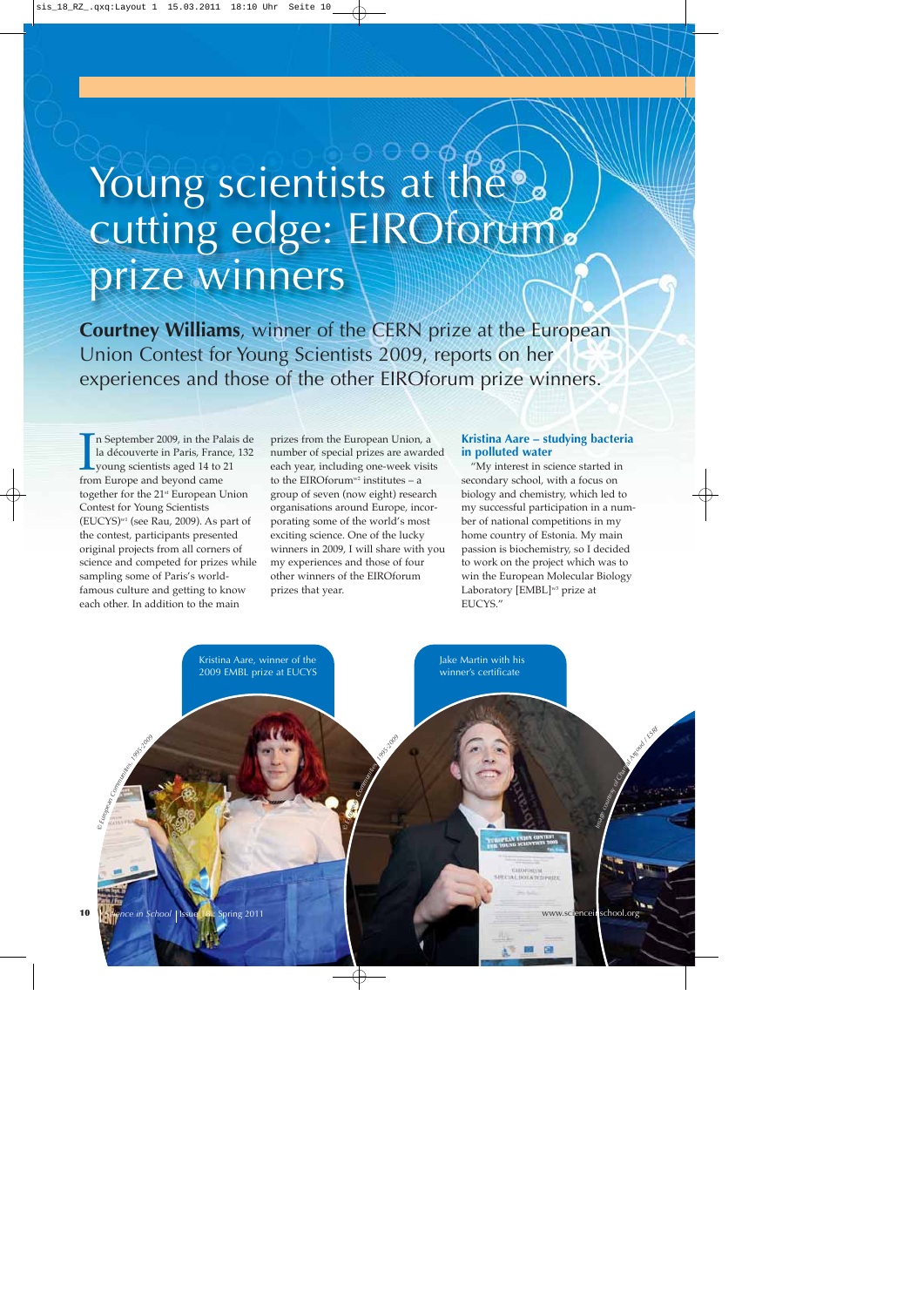Kristina's research was dedicated to the problem of environmental pollution with oil. She studied the soil bacterium *Pseudomonas putida*, which has an extremely high tolerance of phenol, toluene and other toxic organic solvents found in oil. She is really looking forward to her visit to EMBL in Heidelberg, Germany, and the insights this will provide her with.

# **Jake Martin – developing a new way of creating fuel**

Jake travelled halfway around the world to compete in EUCYS – from Auckland, New Zealand – and then again when he visited Culham, UK, for his visit to the European Fusion Development Agreement - Joint European Torus (EFDA-JET)<sup>w4</sup>.

Jake, now 19, has been competing in science fairs since he was 14. His EUCYS project consisted of a gasifier he built, which turns wood into a fuel gas that can run a normal petrol engine. Another output of his gasifier is biochar, a type of charcoal you get from pyrolising biomass. The primary use of biochar is not as a fuel, however, but to take carbon dioxide out of the atmosphere. For his prize Jake visited the EFDA-JET facility, which itself is looking at alternative methods

of generating energy: it is the only operational fusion experiment capable of actually producing fusion energy. He received advice and information from scientists working there, and learned more about how international co-operation plays a part in European science – a lot more so than in New Zealand.

# **Damian Steiger – building a miniature particle accelerator**

"My project was to design and build a small cyclotron, small enough to fit on a desk. Therefore, I tried to apply as many new technologies as possible to the design of the first cyclotron, built in the 1930s. With my project I showed a way of building small cyclotrons with state-of-the-art technology and at low cost. In future some of the knowledge might be used to build small and compact cyclotrons for medical applications or materials research."

For his prize, Damian went to the European Synchrotron Radiation Facility (ESRF)w5 and the Institut Laue Langevin  $(ILL)^{w6}$  at their joint campus in Grenoble, France, where he visited all the different laboratories and control rooms. "I enjoyed the visit to the reactor at ILL most," he says. "The

blue glow of the reactor due to the characteristic Cherenkov radiation was especially impressive. At the moment I am studying physics at ETH Zürich, Switzerland, and thanks to my visit to ESRF and ILL, I have a better idea of which field I want to work in afterwards."

# **Julian Petrasch – tracking asteroids from the computer**

In his winning project, 'Sky Alignment Simulator (SAMS) – improved determination of minor planet positions', Julian Petrasch from Germany developed software to measure the positions of asteroids more precisely. The 17-year-old used the new software to pinpoint the positions of about 20 asteroids and two space probes. He reports that some publications on this topic from the Berlin Observatory have already used data processed with this new method.

As the winner of the ESO prize, Julian enjoyed the trip of a lifetime to two of ESO's<sup>w8</sup> observatories in Chile from 7 to 13 February 2010. "It was amazing to walk between these giant telescopes and see how such large machines can be controlled and moved so precisely just by one person," he said after his visit to Paranal